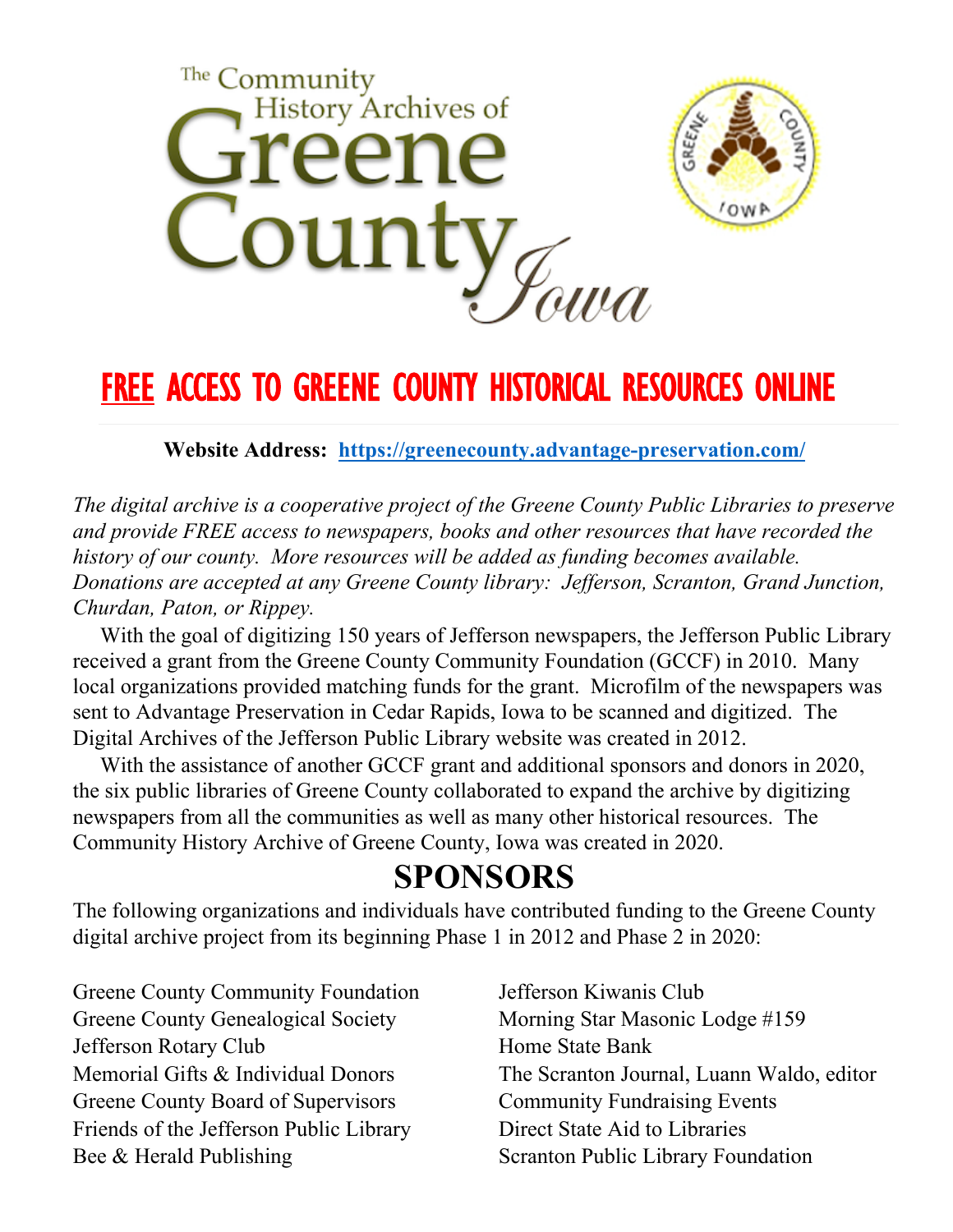## **GENERAL**

#### **GREENE COUNTY**

| 178 Pages | 2020-2020                                                                                       |
|-----------|-------------------------------------------------------------------------------------------------|
| 239 Pages | 1887-1887                                                                                       |
|           |                                                                                                 |
| 57 Pages  | 1940-1940                                                                                       |
| 66 Pages  | 1954-1954                                                                                       |
| 282 Pages | 1995-1995                                                                                       |
| 125 Pages | 1900-1900                                                                                       |
| 14 Pages  | 2020-2020                                                                                       |
| 571 Pages | 1907-1907                                                                                       |
| 8 Pages   | 2020-2020                                                                                       |
|           | from Biographical & Historical Record of Greene County Iowa 1887 (Greene County only $+$ index) |

## **CHURDAN**

#### **NEWSPAPERS**

| <b>The Churdan Reporter</b>                                    | <b>20,334 Pages</b> | 1891-1958              |  |
|----------------------------------------------------------------|---------------------|------------------------|--|
| Lohrville Enterprise and The Farnhamville Index                | 1,753 Pages         | 1960-1964              |  |
| <b>OTHER RESOURCES</b>                                         |                     |                        |  |
| Churdan High Echoes Oct 1923-May 1924                          |                     | 1923-1923<br>115 Pages |  |
| Churdan 100 Years 1882-1982                                    |                     | 315 Pages<br>1982-1982 |  |
| Churdan Consolidated and Paton Churdan Alumni                  |                     | 1939-1939<br>26 Pages  |  |
| History of Churdan and the Cedar-Highland Area 1852-1965       |                     | 1965-1965<br>197 Pages |  |
| Celebrating 125 yrs St Patricks Church 1872-1997               |                     | 1997-1997<br>106 Pages |  |
| The First Hundred Years 1872-1972                              |                     | 104 Pages<br>1972-1972 |  |
| St Columbkille Catholic Church 1886-1986                       |                     | 1986-1986<br>70 Pages  |  |
| Veterans of WWII                                               |                     | 2020-2020<br>164 Pages |  |
| Veterans of Other Wars                                         | 59 Pages            | 2020-2020              |  |
| First Catholic Cluster: Sts Patrick, Columbkille, Brigid, John | 38 Pages            | 2020-2020              |  |
| <b>Christ Lutheran Church Records</b>                          | 74 Pages            | 1996-1996              |  |
| History and Memories of Adaza 1881-1981                        | 71 Pages            | 1981-1981              |  |
| Greene Co Church Cluster 2002                                  | 94 Pages            | 2002-2002              |  |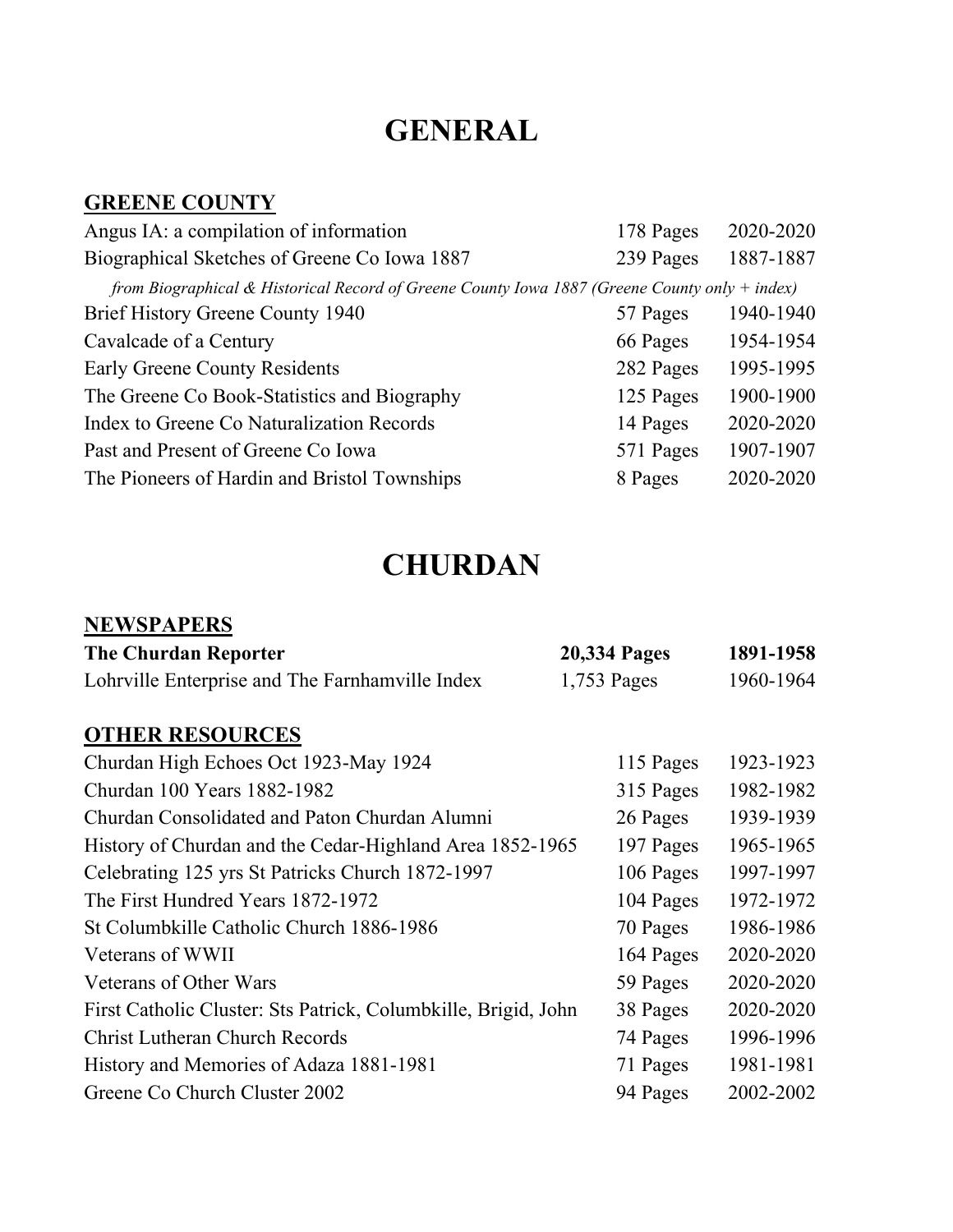## **GRAND JUNCTION**

#### **NEWSPAPERS**

| Grand Junction Head-Light                              | $2,188$ Pages | 1870-1898 |
|--------------------------------------------------------|---------------|-----------|
| <b>The Grand Junction Globe</b>                        | 6,476 Pages   | 1905-1915 |
| The Grand Junction Globe and The Paton Patriot         | 3,046 Pages   | 1915-1922 |
| The Grand Junction Globe, Paton Portrait & Rippey News | 7,603 Pages   | 1922-1942 |
| The Globe-Free Press, Paton Portrait & Rippey News     | 27,991 Pages  | 1943-1986 |
| The Globe-Free Press Centennial Edition July 1969      | 120 Pages     | 1969-1969 |
| The Globe-Free Press, Paton Churdan News & Rippey News | 1,414 Pages   | 1986-1987 |
| <b>Globe-Free Press and Rippey News</b>                | 11,079 Pages  | 1987-1999 |

#### **OTHER RESOURCES**

| History of Education in Grand Junction                | 7 Pages               | 2020-2020 |
|-------------------------------------------------------|-----------------------|-----------|
| Junction Township Volunteer Fire Department 1883-1963 | 47 Pages              | 1963-1963 |
| The Terrill Diaries                                   | 1,722 Pages 1871-1912 |           |

### **JEFFERSON**

#### **NEWSPAPERS**

| The Jefferson Era                          | 804 Pages 1866-1871    |           |
|--------------------------------------------|------------------------|-----------|
| <b>Bee</b>                                 | <b>70,381 Pages</b>    | 1871-2014 |
| The Souvenir                               | 4,356 Pages 1894-1903  |           |
| The ERA-Headlight                          | 424 Pages 1898-1899    |           |
| The Free Lance                             | 1,025 Pages 1915-1917  |           |
| <b>Jefferson Herald</b>                    | 81,001 Pages 1917-2019 |           |
| Gold Nugget                                | 608 Pages              | 1996-1996 |
| The Jefferson Herald Free Press            | 35 Pages               | 2012-2012 |
| <b>OTHER</b>                               |                        |           |
| Indov for Welton and Crumley Canaral Store | $162 \text{ Po}$       | 1006 1006 |

| Index for Walton and Crumley General Store | 163 Pages 1996-1996 |      |
|--------------------------------------------|---------------------|------|
| The Iowa Illustrated-Jefferson Edition     | 70 Pages            | 1896 |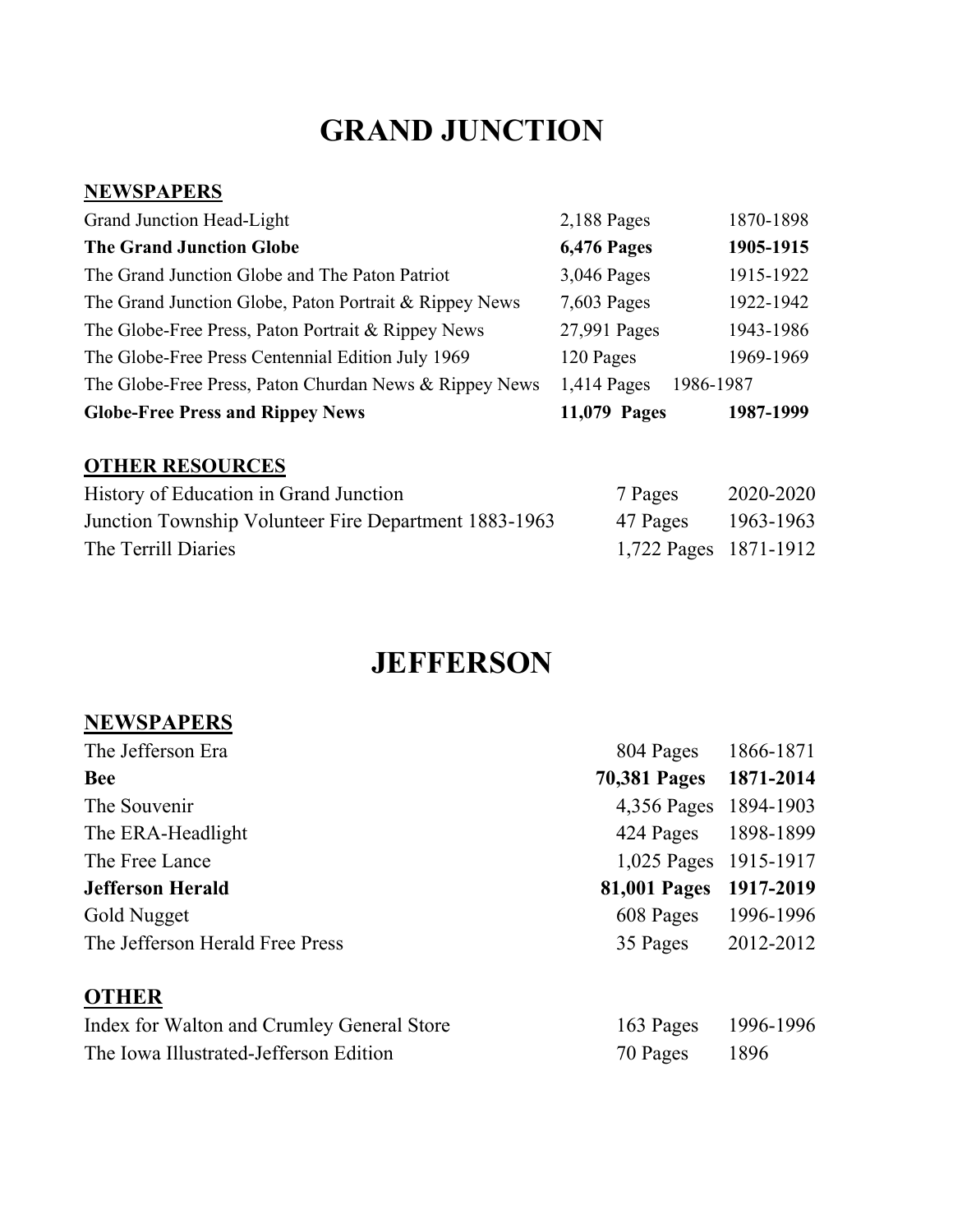## **PATON**

#### **NEWSPAPERS**

(see Grand Junction)

#### **OTHER**

| Paton Centennial 1875-1975                          | 84 Pages | 1975-1975 |
|-----------------------------------------------------|----------|-----------|
| Service Records of WWI and WWII Paton and Community | 88 Pages | 2020-2020 |

### **RIPPEY**

#### **NEWSPAPERS**

Rippey Booster 1920 & 1922 (see also Grand Junction)

#### **OTHER**

| History of Rippey: A Century of Progress 1849-1956 | 262 Pages | 1956-1956 |
|----------------------------------------------------|-----------|-----------|
| History of Rippey-Old and New Rippey 1849-1970     | 222 Pages | 1970-1970 |
| Families of Rippey-Old Rippey and New Rippey       | 122 Pages | 2020-2020 |
| Rippey Farm Festival Program                       | 51 Pages  | 1913-1913 |

### **SCRANTON**

#### **NEWSPAPERS**

**Scranton Journal** 64,324 Pages 1884-2017

#### **OTHER**

| Scranton 100 Years of Progress 1869-1969   | 46 Pages | 1969-1969 |
|--------------------------------------------|----------|-----------|
| Service Record WWII Scranton and Community | 69 Pages | 2020-2020 |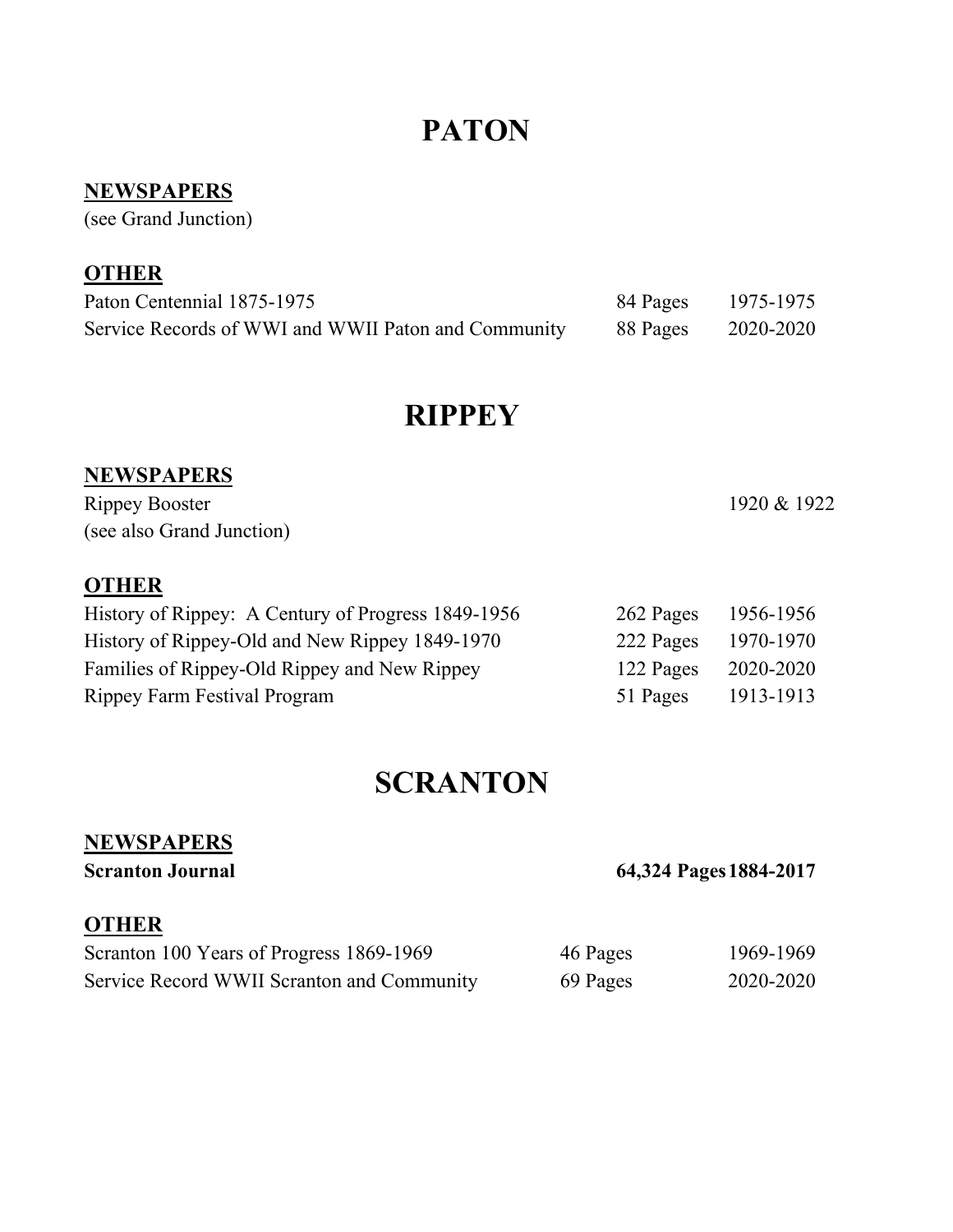# **CEMETERIES**

| Greene Co Iowa Cemeteries Cedar Township                | 47 Pages  | 2020-2020 |
|---------------------------------------------------------|-----------|-----------|
| Greene Co Iowa Cemeteries Dawson Township               | 33 Pages  | 2020-2020 |
| Greene Co Iowa Cemeteries Franklin Township             | 55 Pages  | 2020-2020 |
| Greene Co Iowa Cemeteries Grant Township                | 26 Pages  | 2020-2020 |
| Greene Co Iowa Cemeteries Greenbrier Township           | 33 Pages  | 2020-2020 |
| Greene Co Iowa Cemeteries Highland Township             | 87 Pages  | 2020-2020 |
| Greene Co Iowa Cemeteries Jackson and Bristol Townships | 34 Pages  | 2020-2020 |
| Greene Co Iowa Cemeteries Jefferson (municipal)         | 259 Pages | 2020-2020 |
| Greene Co Iowa Cemeteries Junction Township             | 109 Pages | 2020-2020 |
| Greene Co Iowa Cemeteries Kendrick Township             | 42 Pages  | 2020-2020 |
| Greene Co Iowa Cemeteries Paton Township                | 59 Pages  | 2020-2020 |
| Greene Co Iowa Cemeteries Scranton Township             | 107 Pages | 2020-2020 |
| Greene Co Iowa Cemeteries Washington Township           | 90 Pages  | 2020-2020 |
| Greene Co Iowa Cemeteries Willow Township               | 40 Pages  | 2020-2020 |

# **CENSUS**

| <b>STATE</b>                                                    |           |           |
|-----------------------------------------------------------------|-----------|-----------|
| Greene Co Iowa State Census 1856                                | 36 Pages  | 1856-1856 |
| <b>FEDERAL</b>                                                  |           |           |
| Greene Co Iowa Federal Census Annotated 1860                    | 68 Pages  | 1860-1860 |
| <b>COUNTY</b>                                                   |           |           |
| Greene Co Iowa Census 1925 Vol 1 Cedar Highland and Churdan     | 88 Pages  | 1925-1925 |
| Greene Co Iowa Census 1925 Vol 2 Dana Paton and Dawson          | 100 Pages | 1925-1925 |
| Greene Co Iowa Census 1925 Vol 3 Bristol Jackson and Hardin     | 85 Pages  | 1925-1925 |
| Greene Co Iowa Census 1925 Vol 4 Rippey Washington and Grant    | 73 Pages  | 1925-1925 |
| Greene Co Iowa Census 1925 Vol 5 Franklin Greenbrier and Willow | 76 Pages  | 1925-1925 |
| Greene Co Iowa Census 1925 Vol 6 Junction and Grand Junction    | 89 Pages  | 1925-1925 |
| Greene Co Iowa Census 1925 Vol 7 Kendrick and Scranton          | 100 Pages | 1925-1925 |
| Greene Co Iowa Census 1925 Vol 8A Jefferson                     | 67 Pages  | 1925-1925 |
| Greene Co Iowa Census 1925 Vol 8B Jefferson                     | 91 Pages  | 1925-1925 |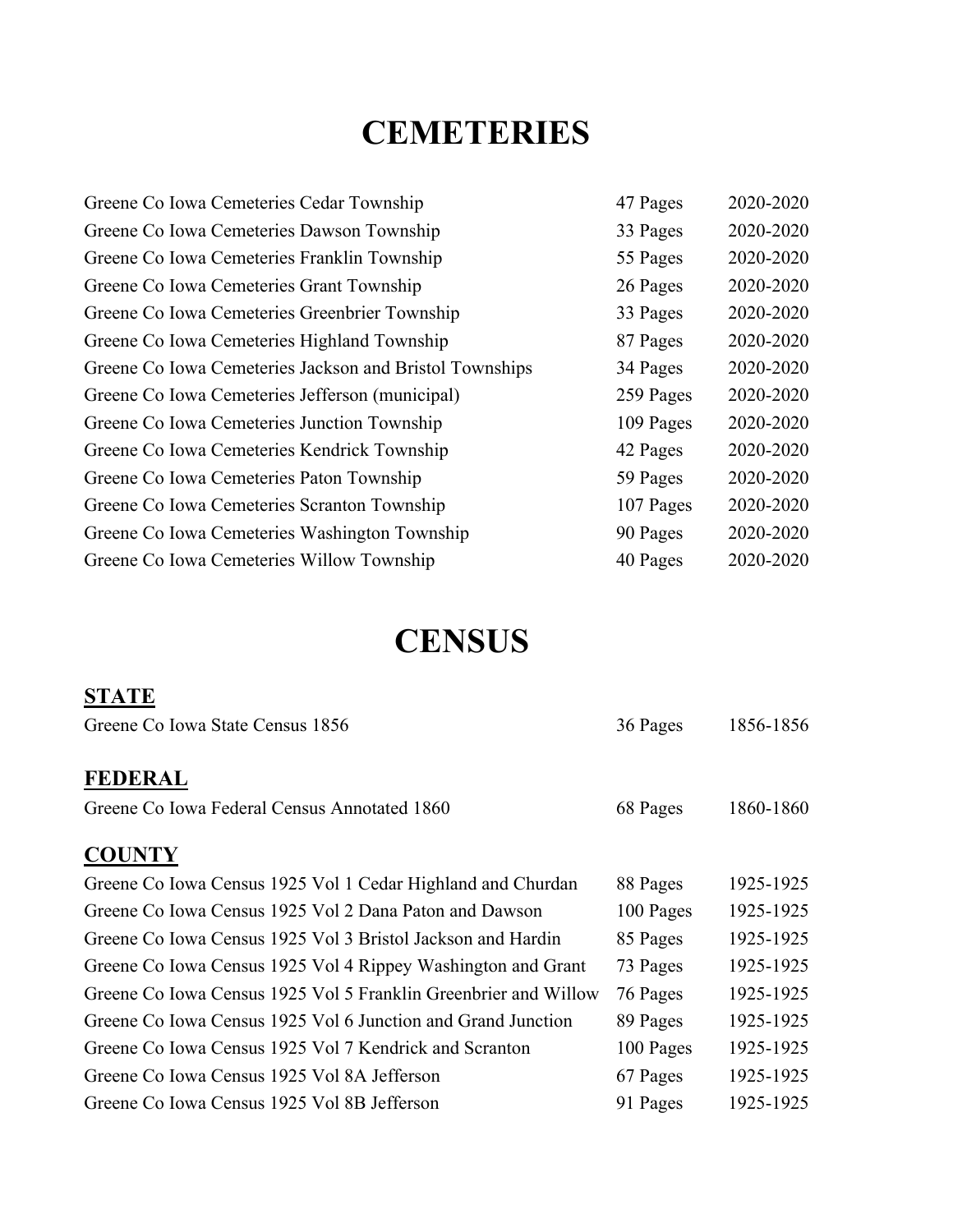## **FAMILY HISTORIES**

[Surname Index of Family Histories n the collection of the Greene County Genealogical](javascript:void(0))  [Society](javascript:void(0)) Research Library located at the Jefferson Public Library

Surname Index of Family Histories in the collections of the Public Libraries of Greene County

## **VITAL RECORDS**

#### **BIRTHS**

| Greene Co Iowa Births 1880-1891                         | 126 Pages | 1880-1880 |
|---------------------------------------------------------|-----------|-----------|
| Greene Co Iowa Births 1891-1897                         | 57 Pages  | 1891-1891 |
| Greene Co Iowa Births 1897-1908                         | 119 Pages | 1897-1897 |
| Greene Co Iowa Births 1918-1941                         | 158 Pages | 1918-1918 |
| Greene Co Iowa Births 1909-1917 A-L                     | 54 Pages  | 1909-1909 |
| Greene Co Iowa Births 1909-1917 M-Z                     | 47 Pages  | 1909-1909 |
| Greene Co Iowa Births Index to Delayed Records of Birth | 30 Pages  | 1996-1996 |

#### **MARRIAGES**

| Greene Co Iowa Marriages 1854-1880 | 68 Pages | 1854-1854 |
|------------------------------------|----------|-----------|
| Greene Co Iowa Marriages 1880-1884 | 70 Pages | 1880-1880 |
| Greene Co Iowa Marriages 1895-1900 | 77 Pages | 1895-1895 |
| Greene Co Iowa Marriages 1890-1894 | 80 Pages | 1890-1890 |
| Greene Co Iowa Marriages 1908-1912 | 67 Pages | 1908-1908 |
| Greene Co Iowa Marriages 1900-1903 | 65 Pages | 1900-1900 |
| Greene Co Iowa Marriages 1885-1890 | 64 Pages | 1885-1885 |
| Greene Co Iowa Marriages 1904-1908 | 61 Pages | 1904-1904 |
| Greene Co Iowa Marriages 1912-1917 | 60 Pages | 1912-1912 |
| <b>DEATHS</b>                      |          |           |
| Greene Co Iowa Deaths 1880-1897    | 54 Pages | 1880-1880 |
| Greene Co Iowa Deaths 1897-1904    | 23 Pages | 1897-1897 |
| Greene Co Iowa Deaths 1906-1921    | 94 Pages | 1906-1906 |

[Greene Co Iowa Deaths 1921-1941 40 Pages 1921-1921](javascript:void(0))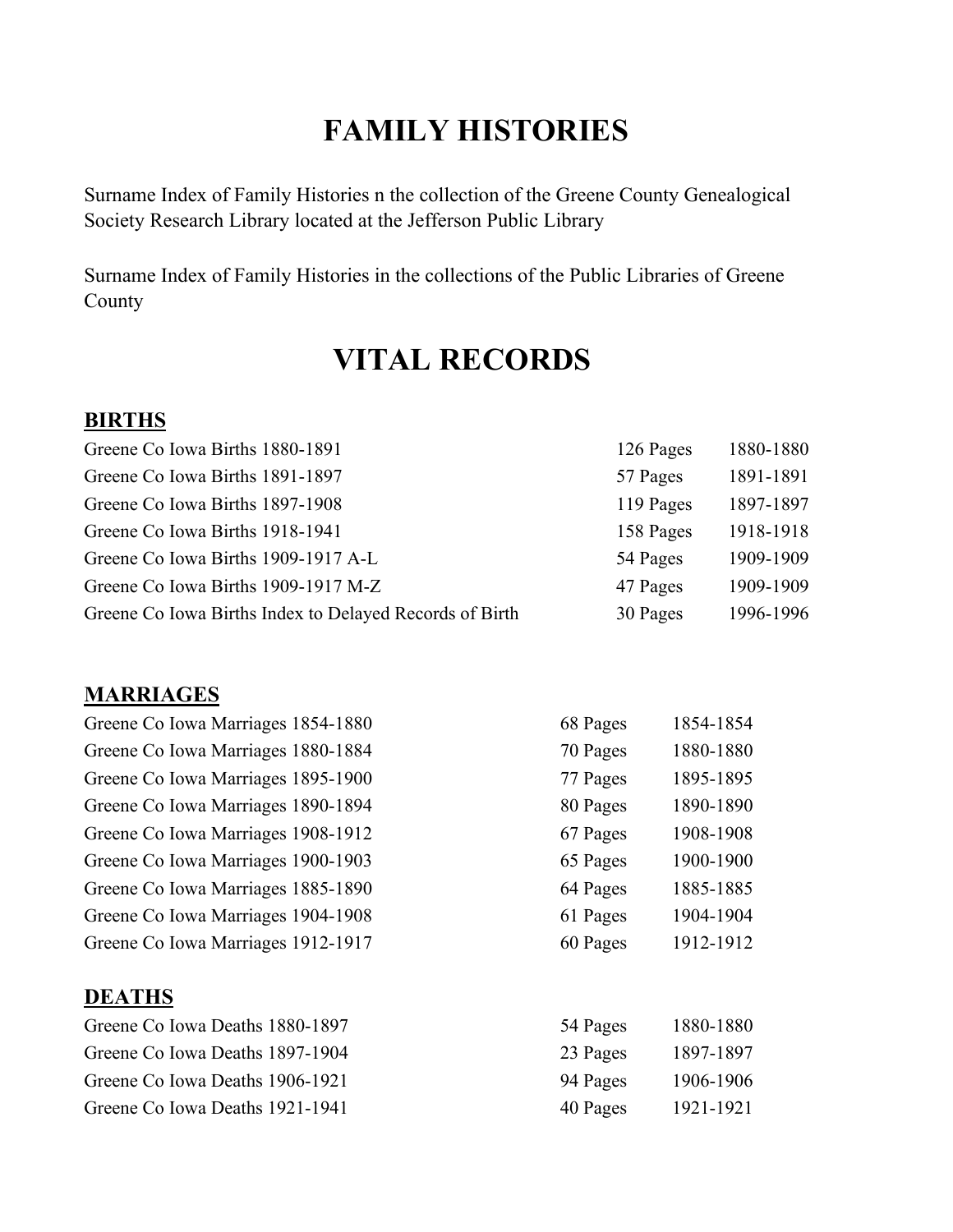## **Greene County Digital Archives: A User Guide**

Navigate to the user tutorials from the front page of the Archives:

<https://greenecounty.advantage-preservation.com/>

*When you visit the Community History Archives of Greene County, click on the "Resources" tab to learn the basics of how to find what you are looking for:*



*On the Resources page, you will find several options. Feel free to explore them all! A good place to start is by clicking the word "Tutorials" to go to the Tutorials page.*